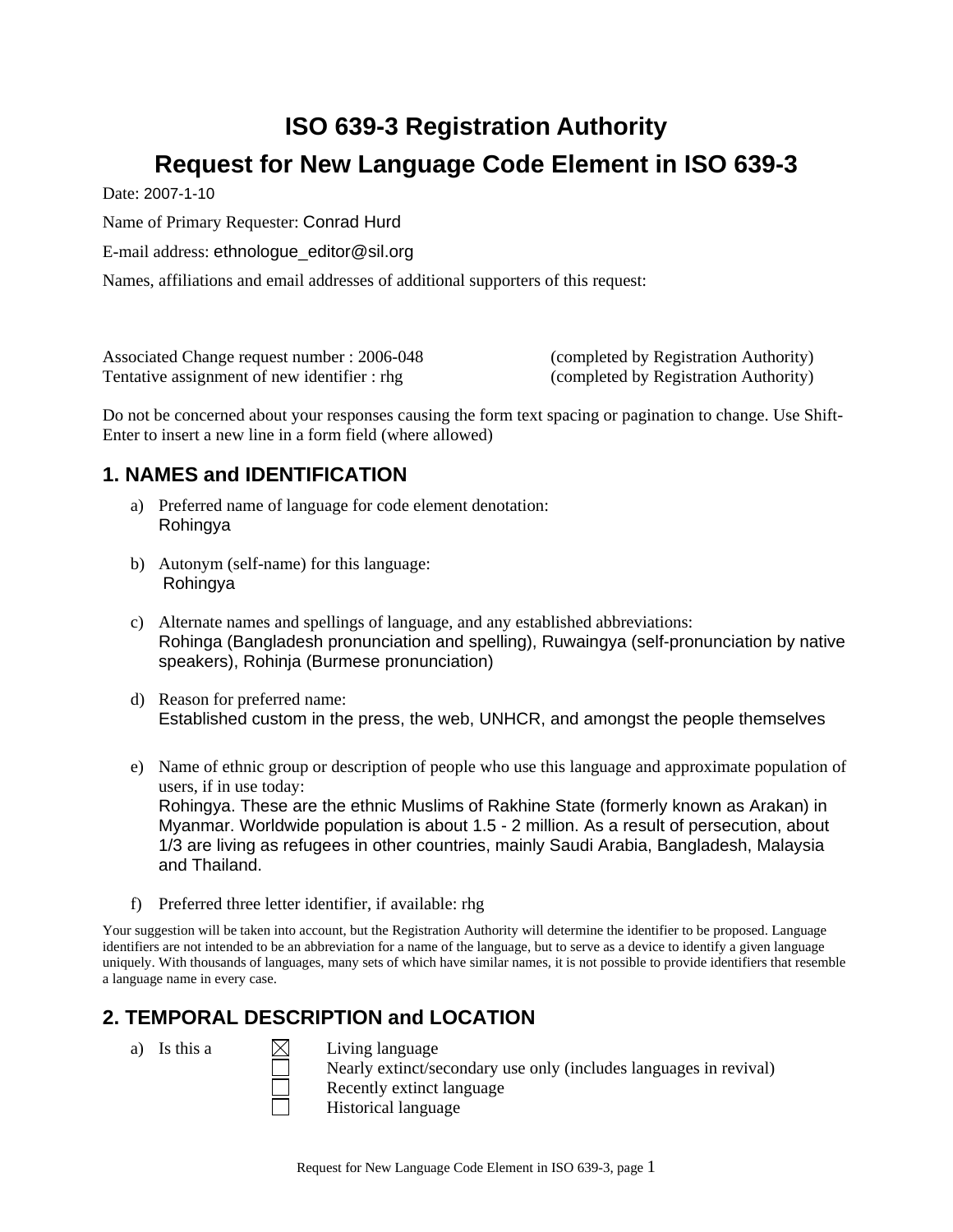Ancient language

Artificially constructed language

(Select one. See explanations of these types at [http://www.sil.org/iso639%2D3/types.asp](http://www.sil.org/iso639-3/types.asp))

- b) Countries where used: Myanmar; Bangladesh; Saudi Arabia. Smaller numbers in several other countries.
- c) Region within each country: towns, districts, states or provinces where used: Myanmar: Rakhine State. Bangladesh: Cox's Bazar District
- d) For an ancient or historical language, give approximate time frame; for a recently extinct language, give the approximate date of the last known user's death

#### **3. MODALITY AND LINGUISTIC AFFILIATION**

- a) This language is: Signed  $\boxtimes$  Spoken Attested only in writings
- b) Language family, if classified; origin, if artificially constructed: Indo-European, Indo-Iranian, Indo-Aryan, Eastern zone, Bengali-Assamese
- c) Closest language linguistically. For signed language, note influence from other signed or spoken languages: Chittagonian (currently [cit])

### **4. LANGUAGE DEVELOPMENT AND USE**

a) What written literature, inscriptions or recordings exist in this language? Are there newspapers, radio or television broadcasts, etc.?:

There is no modern written literature, except for primers duplicated by refugee groups seeking to develop the language. There is said to be a poetic literature from over 100 years ago using a form of the Arabic script. There are no newspapers, TV or radio. Folk music is recorded and widely distributed on audiocassette, as are Islamic sermons. Starting in the late 1950s through about 1965, there have been regular radio broadcasts in the language by the Burmese state radio in its programmes for ethnic minority languages. These broadcasts have been discontinued due to a policy shift after the military coup in 1962.

- b) Is this language officially recognized by any level of government? Is it used in any levels of formal education as a language of instruction (for other subjects)? Is it taught in schools?: It is recognized by the UNHCR. The Myanmar government acknowledges the presence of the Rohingyas, though their view is that both language and people, are simply Bangladeshi, and place travel and other restrictions on them. It is not taught in schools.
- c) Comment on factors of ethnolinguistic identity and informal domains of use: The Rohingya people claim to be indigenous to Rakhine State of Myanmar. They claim descent from Arab traders who settled on the coast well over 1,000 years ago and their local Muslim converts, and were the ruling class of the ancient Kingdom of Arakan which until the mid 18th century covered part of Bangladesh's Chittagong Division as well as Rakhine State. Proof of their long presence in Myanmar is found in the ruins of many ancient mosques in Rakhine State, some over 500 years old.